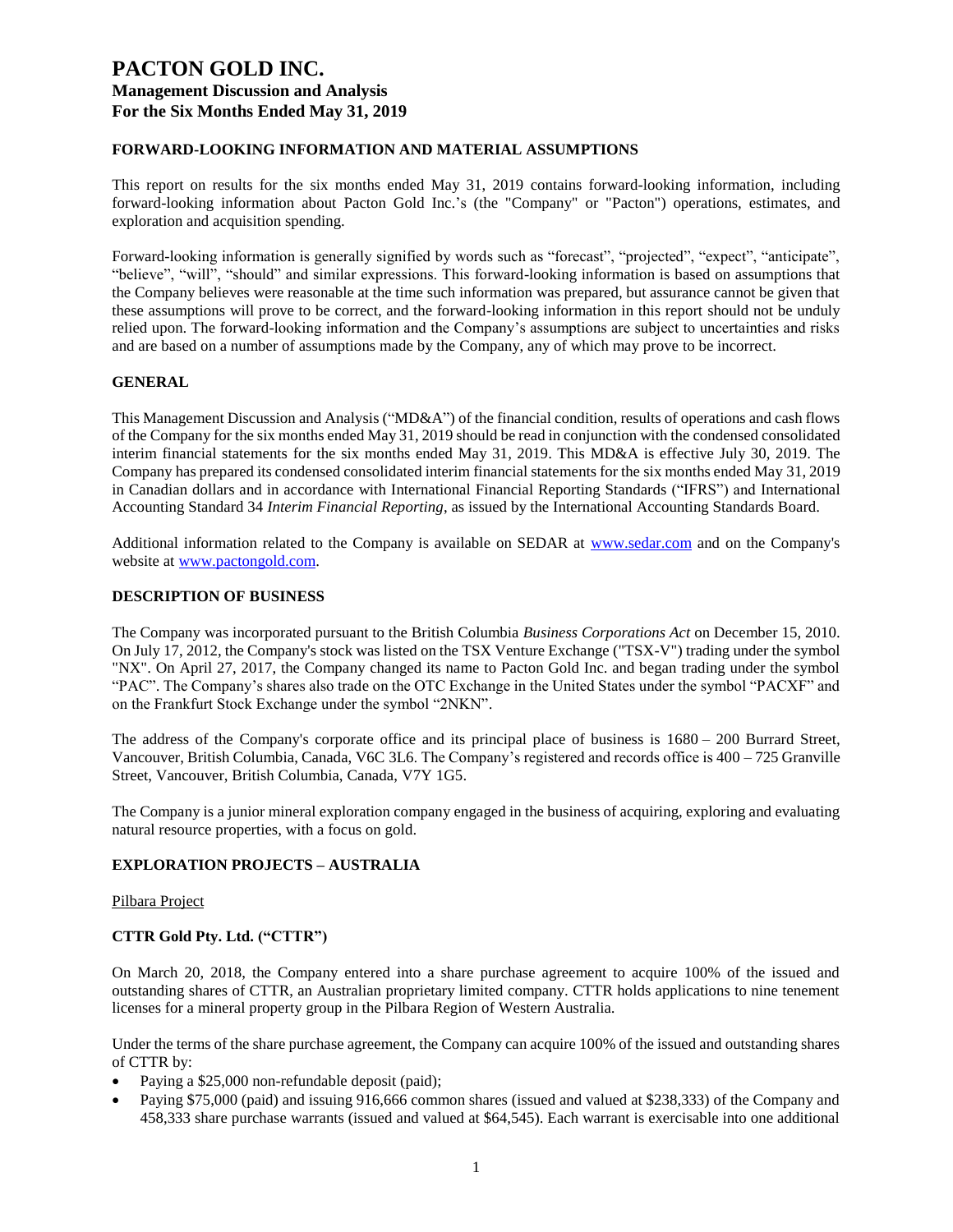common share of the Company for a period of 18 months from the date of issue at a price of \$0.45, upon acceptance of the transaction by the TSX-V (issued on March 29, 2018); and

• Paying \$50,000 (paid) and issuing 416,666 common shares (issued and valued at \$270,833) of the Company and 208,333 share purchase warrants (issued and valued at \$72,034). Each warrant is exercisable into one additional common share of the Company for a period of 18 months from the date of issue at a price to be determined at the date of grant, upon the grant of at least six exploration licenses.

The Company also issued 156,250 common shares valued at \$40,625 as a finder's fee on the transaction.

The acquisition of CTTR has been accounted for as an acquisition of assets and liabilities, as CTTR does not meet the definition of a business under IFRS 3. The acquisition of the net assets of CTTR was recorded at the fair value of the consideration transferred of \$836,370, as detailed above. The net assets acquired consisted entirely of exploration and evaluation assets.

#### **Arrow (Pilbara) Pty. Ltd. ("Arrow Pilbara")**

On May 11, 2018, the Company entered into a share purchase and option agreement whereby the Company could earn up to an 80% interest in Arrow Pilbara, an Australian proprietary limited exploration company. Arrow Pilbara holds two granted tenement licenses and two applications for licenses in the Pilbara Region of Western Australia.

Under the terms of the agreement, the Company was required to make cash payments and issue common shares and common share purchase warrants of the Company to acquire a 51% interest in Arrow Pilbara as follows:

• Issue 1,086,957 common shares (issued and valued at \$695,652) and 1,086,957 common share purchase warrants (issued and valued at \$583,761) exercisable into one share at \$0.35 for three years and pay \$500,000 (paid \$400,000, with remaining due upon grant of application).

To acquire a further 29% interest in Arrow Pilbara, the Company was required to:

- Pay \$250,000 or an equivalent number of common shares based on the five-day trailing volume-weighted average price at the time of issue, subject to a floor price of no lower than \$0.19 per common share; and
- Fund exploration expenditures up to a maximum of \$500,000.

The vendor retains a right to explore for, mine and extract lithium, caesium and tantalum from the property.

A discovery bonus of \$500,000 cash is payable if the Company reports a National Instrument ("NI") 43-101-defined "measured mineral resource" or "inferred mineral resource" of at least 100,000 ounces of gold on the property.

The Company also issued 227,941 common shares valued at \$58,125 as a finder's fee on the transaction.

The acquisition of 51% of Arrow Pilbara has been accounted for as an acquisition of assets and liabilities, as Arrow Pilbara does not meet the definition of a business under IFRS 3. The acquisition of the net assets of Arrow Pilbara was recorded at the fair value of the consideration transferred of \$1,637,538, as detailed above. The net assets acquired were as follows:

| <b>Net Assets Acquired</b>                                    |                          |
|---------------------------------------------------------------|--------------------------|
| Exploration and evaluation assets<br>Non-controlling interest | 3,210,860<br>(1,573,322) |
|                                                               | 1,637,538                |

On August 20, 2018, the Company entered into a share purchase agreement to acquire the remaining ownership interest in Arrow Pilbara. Under the terms of the agreement, the Company will acquire the remaining 49% ownership interest in Arrow Pilbara that it does not already own by paying \$1,000,000 (paid) and issuing 2,000,000 common shares (issued and valued at \$820,000).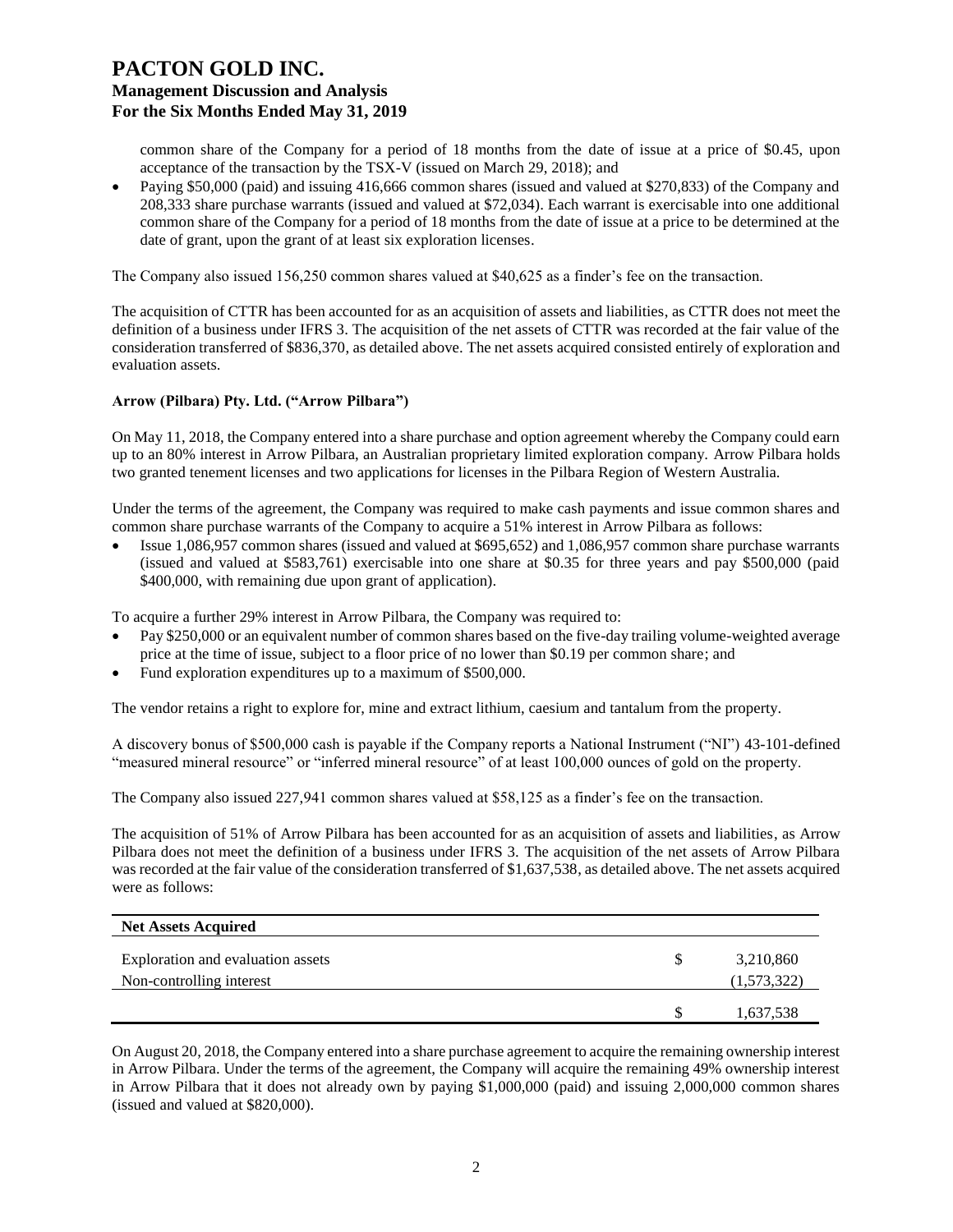The purchase of the remaining 49% interest was accounted for as follows:

| <b>Acquisition of 49% Interest</b>      |   |             |
|-----------------------------------------|---|-------------|
| Additional consideration paid           | S | 1,820,000   |
| Elimination of non-controlling interest |   | (1,573,322) |
|                                         |   |             |
| Loss on acquisition                     |   | 246,678     |

### **Drummond East Pty. Ltd. ("Drummond East")**

On August 15, 2018, the Company entered into a share purchase agreement to acquire a 100% interest in Drummond East, an arm's length Australian exploration company wholly owned by Impact Minerals Ltd. ("Impact"). Drummond East holds seven granted tenement licenses in the Pilbara Region of Western Australia.

Under the terms of the agreement, the Company paid Impact a total of \$350,000 and issued 2,125,000 common shares of the Company to Impact valued at \$860,625.

In addition, the Company will pay a bonus to Impact of \$500,000 if the Company publishes measured, indicated or inferred gold resources of more than 250,000 ounces on the property. The Company will grant Impact a 2% net smelter royalty ("NSR") in respect of the property on standard industry terms to be agreed between the parties. The parties agree that the Company shall, at all times, retain an exclusive and unlimited right to purchase 50% of the NSR back from Impact for \$500,000.

The Company paid a finder's fee of 291,875 common shares (issued and valued at \$145,938).

The acquisition of Drummond East has been accounted for as an acquisition of assets and liabilities, as Drummond East does not meet the definition of a business under IFRS 3. The acquisition of the net assets of Drummond East was recorded at the fair value of the consideration transferred of \$1,356,563, as detailed above. The net assets acquired consisted entirely of exploration and evaluation assets.

### **Friendly Creek**

On August 11, 2018, the Company entered into a tenement sale agreement to acquire 100% of the Friendly Creek exploration license and mining leases in the Pilbara Region of Western Australia.

Under the terms of the agreement, the Company will purchase a 100% interest in Friendly Creek by paying the vendors a total of \$25,000 (paid) and issuing to the vendors 2,500,000 common shares of the Company (issued on March 15, 2019 and valued at \$562,500).

### **Yandicoogina and Boodalyerrie**

On September 25, 2018, the Company entered into a tenement sale agreement to acquire 100% of both the Yandicoogina and Boodalyerrie exploration licenses and mining leases from Gardner Mining Pty. Ltd. ("Gardner Mining"), an Australian proprietary limited exploration company.

Under the terms of the agreement, the Company will purchase a 100% ownership interest in projects by paying Gardner Mining \$25,000 (paid) and issuing to Gardner Mining 3,000,000 common shares of the Company (issued on March 8, 2019 and valued at \$720,000).

### **Golden Palms Project**

On November 5, 2018, the Company entered into a tenement sale agreement to acquire the Golden Palms tenement license in Western Australia.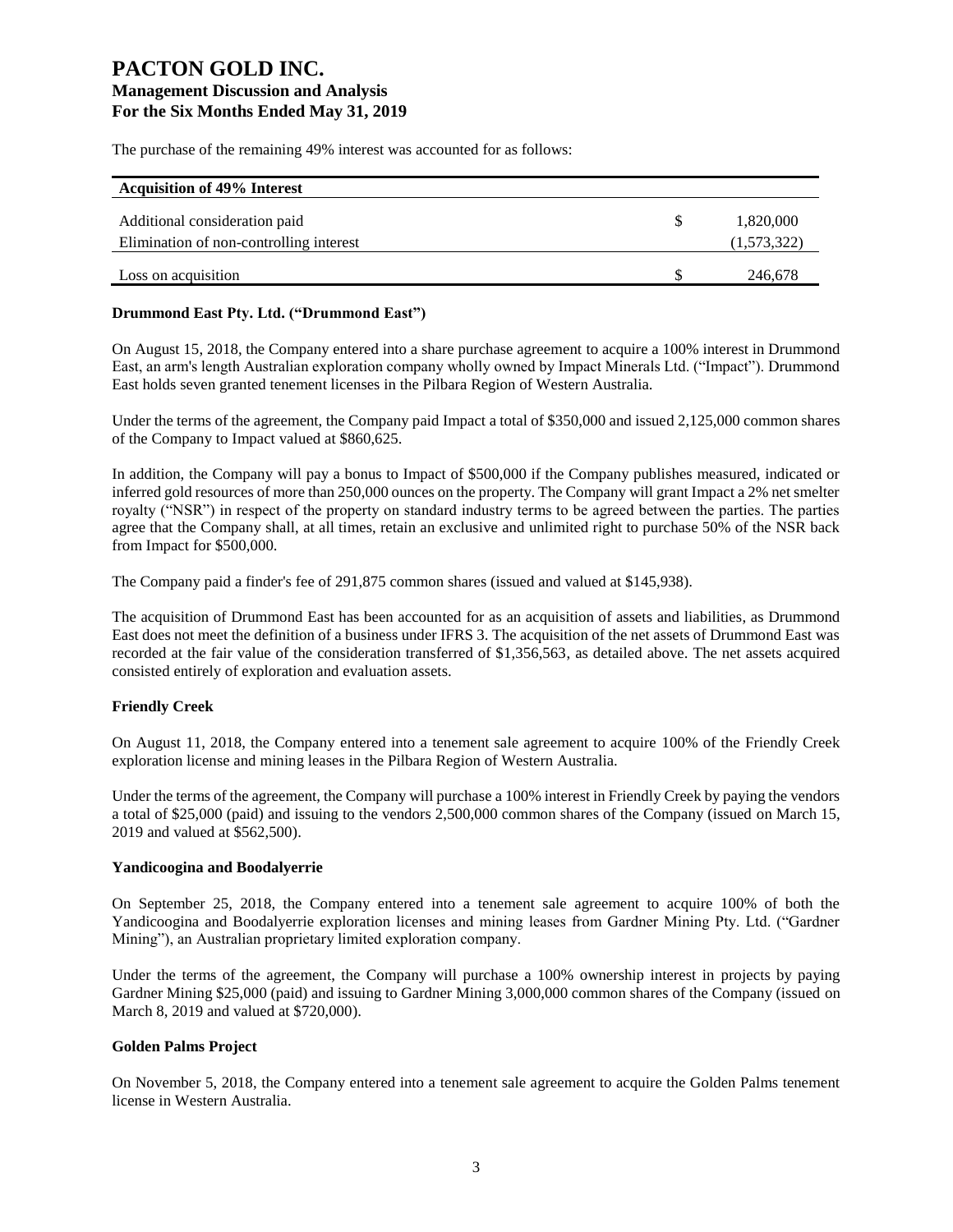Under the terms of the agreement, Pacton can purchase 100% of the property by paying a total of \$100,000 (\$50,000) paid) and issuing 400,000 common shares on completion of the transaction.

#### **Hong Kong Project**

On November 23, 2018, the Company entered into a tenement sale agreement to acquire a 70% interest in the Hong Kong project from Clancy Exploration Ltd. ("Clancy"), an Australian Securities Exchange-listed exploration company.

Under the terms of the agreement, the Company can purchase a 70% interest in the Hong Kong project by paying Clancy \$175,000 (paid on December 10, 2018) and issuing to Clancy 3,780,613 common shares of the Company (issued on December 10, 2018 and valued at \$1,323,215). In addition, the Company issued 300,000 common shares valued at \$82,500 as a finder's fee on the project and paid a \$25,000 deposit included in exploration and evaluation assets.

Upon completion of the acquisition, the Company and Clancy will enter into a joint venture, with Pacton acting as operator of the Hong Kong project. A minimum of AUD \$520,000 must be spent by the Company within two years of completion of the transaction. Clancy will be free carried with respect to expenditures until a decision to mine is made unanimously by both parties.

#### **Keras Project**

On October 18, 2018, the Company entered into a grant of gold rights agreement to acquire the conglomerate gold rights of Calidus Resources Ltd. ("Calidus") in both the Marble Bar sub basin and the northeast Pilbara sub basin of Western Australia's Pilbara craton.

Under the terms of the agreement, the Company will acquire the gold rights by issuing Calidus or its nominees 7,000,000 common shares of the Company (issued on December 5, 2018 and valued at \$1,925,000). The agreement includes a right to deferred compensation whereby Calidus may receive up to 3,000,000 additional common shares of the Company on October 18, 2019 based on the 30-day volume weighted average price of the Company's common shares on the date of such issuance. A minimum of AUD \$55,000 must be spent by the Company on each anniversary of the completion of the transaction. In addition, the Company paid a \$10,000 deposit included in exploration and evaluation assets.

### **Tardarinna Project**

On March 22, 2019, the Company entered into a tenement sale agreement to acquire the Tardarinna tenement license in Western Australia.

Under the terms of the agreement, the Company can earn a 100% interest in the property by issuing 1,250,000 common shares on completion of the transaction.

#### **Exploration on the Pilbara Project**

On October 15, 2018, the Company announced that an advance team of reconnaissance prospectors collected gold nuggets from six locations on Pacton's Friendly Creek tenements. The gold nuggets were located in weathered material overlying a package of unclassified Mesoarchean ultramafic rocks and komatiitic basalt that extends along the Friendly Creek tenements for approximately ten kilometres. The origin of the gold nuggets, which show various morphological shapes, has not yet been determined. Subject to confirmation by detailed geological mapping, it is assumed that the material has not been transported and that the nuggets represent eluvial material that has been liberated from the underlying bedrock. This tentative interpretation is supported by the reports of historical gold workings from the same geological unit throughout the Friendly Creek tenements, and throughout Pacton's adjacent Hong Kong tenement. Massive areas of the prospective geological formation also underlie the Golden Palms tenement, which is largely unexplored.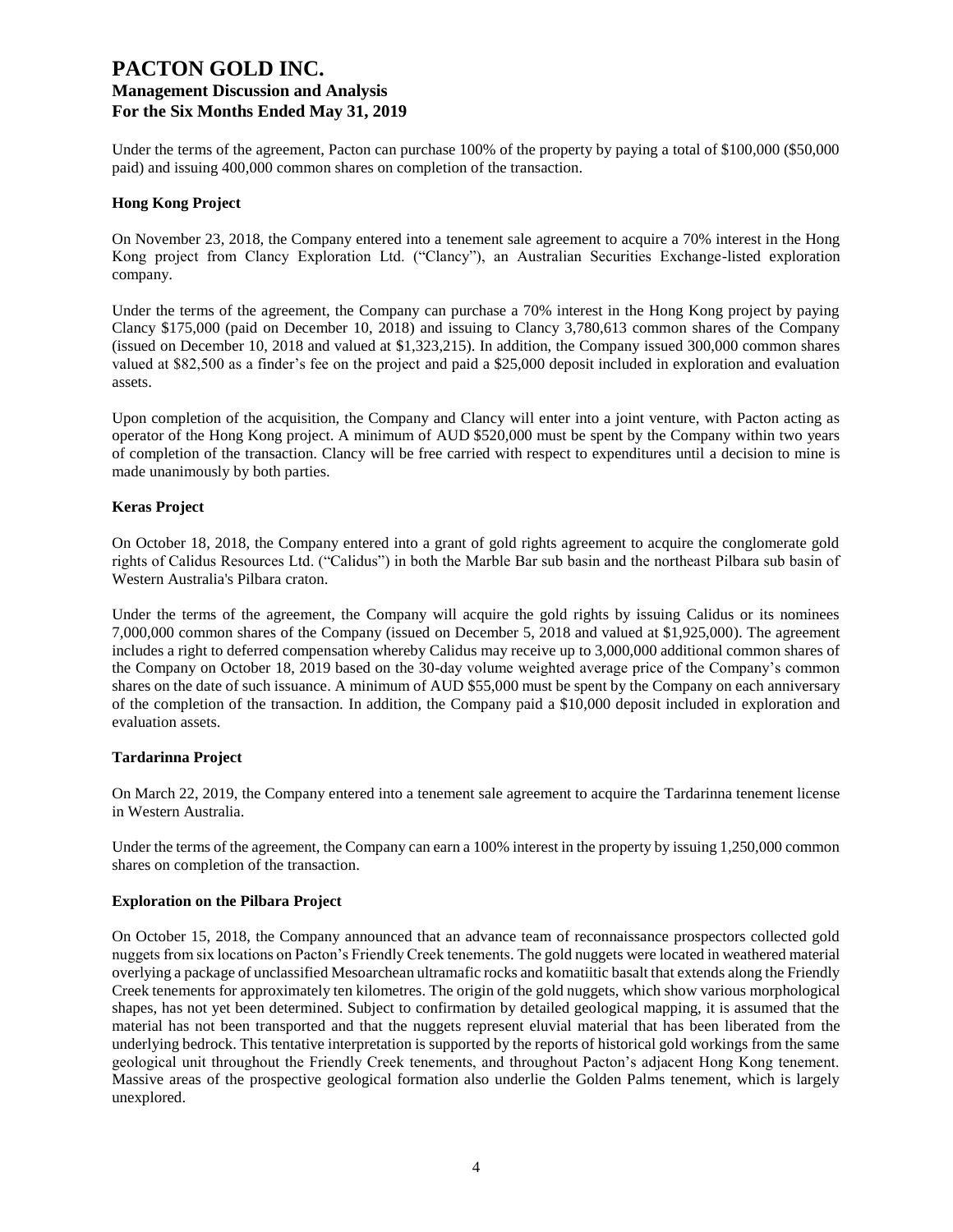On March 12, 2019, the Company announced the commencement of initial field work at the Yandicoogina Project. The work program is targeting high-grade, shear-hosted gold within a number of mineralization settings and will use rock chip sampling and mapping to prioritize targets for drill testing.

On July 12, 2019, the Company announced that prospecting work at the Friendly Creek mining lease has identified primary quartz vein hosted visible gold mineralization.

### **EXPLORATION PROJECTS – CANADA**

#### Red Lake Project

On May 10, 2017, the Company entered into an option agreement to earn a 100% interest in 34 mineral claims and two mineral patents in the Red Lake Mining District, located in Ontario. Under the terms of the agreement, the Company was required to make cash payments of \$300,000 and issue 4,200,000 common shares of the Company over a period of four years. Of that, 1,200,000 common shares of the Company were issued (valued at \$168,000) and \$75,000 was paid.

The vendor retained a NSR varying from 0.25% to 2.25%, of which one-half could be repurchased by the Company, at a rate of \$250,000 per 0.25%.

On April 18, 2018, the Company provided notice of termination on the option agreement to the vendor. During the year ended November 30, 2018, the Company recorded an impairment of exploration and evaluation assets of \$243,000 as a result of the termination.

On May 23, 2017, the Company entered into an option agreement to earn a 100% interest in 14 mineral claims in the Red Lake Mining District, located in Ontario. Under the terms of the agreement, the Company must make cash payments and issue common shares of the Company as follows:

- Issue 300,000 common shares of the Company (issued and valued at \$42,000) and pay \$16,000 (paid) within five days of approval by the TSX-V, which was received on May 26, 2017;
- Pay \$12,000 on or before May 26, 2018 (paid);
- Pay \$16,000 on or before May 26, 2019 (paid); and
- Pay \$26,000 on or before May 26, 2020.

The claims are subject to an underlying 2% NSR.

On May 23, 2017, and as amended November 23, 2017, June 14, 2018 and May 25, 2019, the Company entered into an additional option agreement to earn a 100% interest in 30 additional mineral claims in the Red Lake Mining District, located in Ontario. Under the terms of the agreement, the Company must make cash payments and issue common shares of the Company as follows:

- Issue 2,500,000 common shares of the Company (issued and valued at \$350,000) within five days of approval by the TSX-V, which was received on May 26, 2017;
- Pay \$20,000 on or before June 30, 2018 (paid);
- Pay \$80,000 on or before January 31, 2019 (paid on January 25, 2019); and
- Pay \$150,000 on or before June 30, 2019 (paid on June 26, 2019).

The vendors retain a 2.5% NSR, of which two-fifths (1%) can be repurchased by the Company for \$1,500,000.

On November 1, 2018, the Company entered into an option agreement to earn a 100% interest in 12 mineral claims in the Red Lake Mining District, located in Ontario. Under the terms of the agreement, the Company must make cash payments and issue common shares of the Company as follows:

- Pay \$15,000 on or before November 6, 2018 (paid);
- Pay \$15,000 (paid on December 4, 2018) and issue 100,000 common shares of the Company (issued and valued at \$25,500) within five days of approval by the TSX-V, which was received November 19, 2018;
- Pay \$40,000 and issue 75,000 common shares of the Company on or before November 19, 2019; and
- Pay \$40,000 and issue 75,000 common shares of the Company on or before November 19, 2020.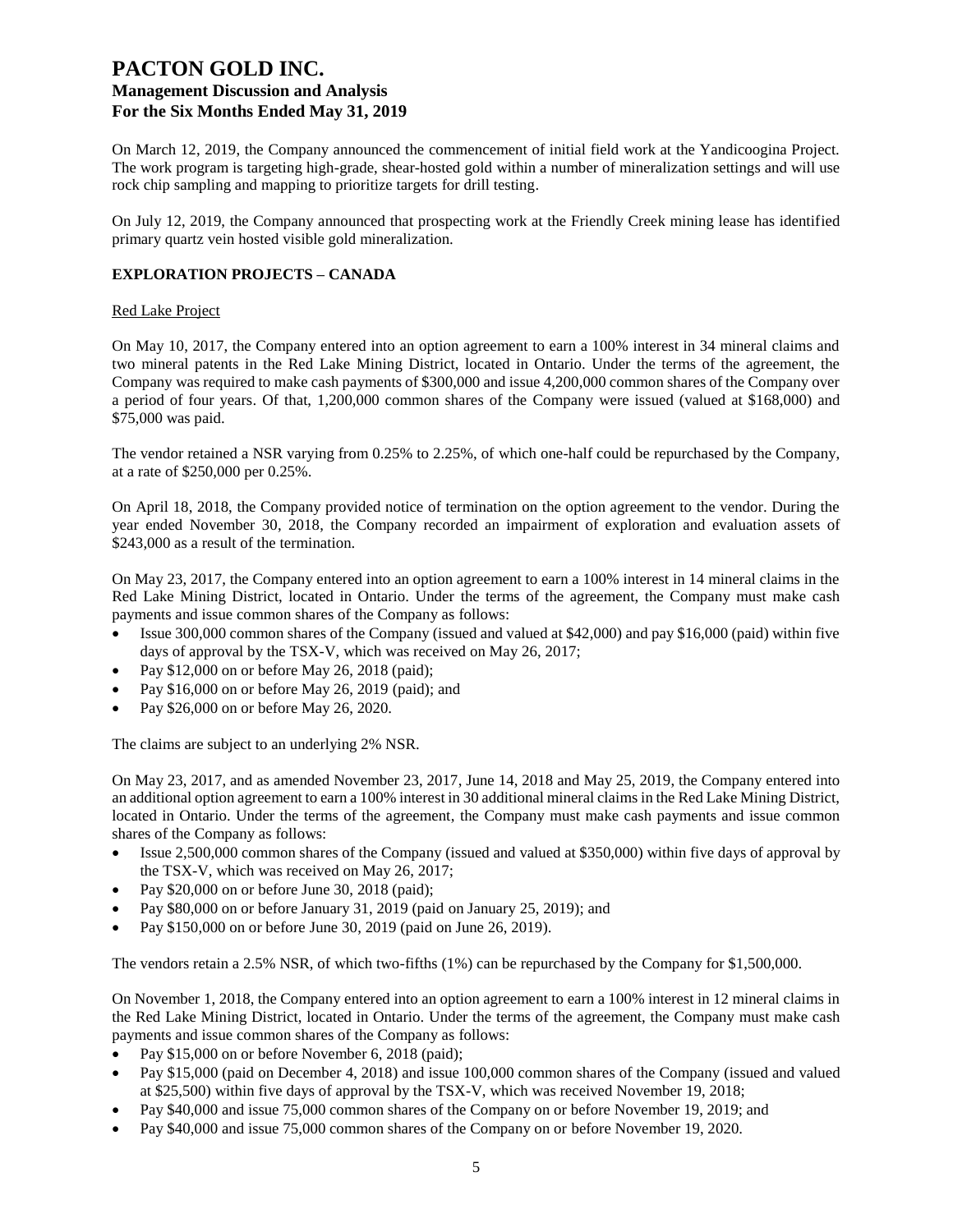The vendors retain a NSR that ranges from 0.25% to 2.25%, of which one-half can be repurchased by the Company for \$250,000.

On January 29, 2019, the Company entered into an agreement to acquire a 100% interest in additional mineral claims in the Red Lake Mining District, located in Ontario. The Company issued 192,310 common shares on February 6, 2019 valued at \$48,077. The claims are subject to a NSR ranging from 0.25% to 2.25%, of which a portion can be repurchased by the Company for \$250,000.

On January 31, 2019, the Company announced that it has commenced a high-resolution heliborne magnetic survey over its claims in Red Lake. This is the initial step in order to prioritize upcoming drill targets as part of an aggressive exploration strategy going forward in this prospective area.

On February 12, 2019, the Company entered into an agreement to acquire a 100% interest in additional mineral claims in the Red Lake Mining District, located in Ontario. The Company paid \$15,000 and on February 28, 2019 issued 75,000 common shares valued at \$19,125. The claims are subject to a 2% NSR, of which one-half can be repurchased by the Company for \$200,000.

On February 20, 2019, the Company entered into an option agreement to acquire a 100% interest in additional mineral claims in the Red Lake Mining District, located in Ontario. Under the terms of the agreement, the Company must make cash payments and issue common shares of the Company as follows:

- Pay up to \$30,000 on behalf of the vendor for exploration expenditures;
- Issue 125,000 common shares of the Company within five days of approval by the TSX-V, which was received March 5, 2019 (issued on March 6, 2019 and valued at \$31,250);
- Pay \$50,000 and issue 100,000 common shares of the Company on or before March 5, 2020; and
- Pay \$50,000 and issue 125,000 common shares of the Company on or before March 5, 2021.

The claims are subject to a 0.25% to 1.75% NSR, of which a portion can be repurchased by the Company at a rate of \$250,000 for each 0.25% portion that is repurchased.

On March 13, 2019, the Company entered into an option agreement to acquire a 100% interest in additional mineral claims in the Red Lake Mining District, located in Ontario. Under the terms of the agreement, the Company must make cash payments and issue common shares of the Company as follows:

- Pay up to \$40,000 on behalf of the vendor for exploration expenditures;
- Issue 100,000 common shares of the Company within five days of approval by the TSX-V, which was received March 21, 2019 (issued on March 22, 2019 and valued at \$23,000);
- Pay \$50,000 and issue 100,000 common shares of the Company on or before March 21, 2020; and
- Pay \$50,000 and issue 125,000 common shares of the Company on or before March 21, 2021.

The claims are subject to a 2.5% NSR, of which one-half can be repurchased by the Company for \$2,000,000.

On April 23, 2019, the Company entered into an option agreement to acquire a 100% interest in additional mineral claims in the Red Lake Mining District, located in Ontario. Under the terms of the agreement, the Company must make cash payments and issue common shares of the Company as follows:

- Pay \$30,000 (paid) and issue 100,000 common shares of the Company (issued on May 6, 2019 and valued at \$16,500) within five days of approval by the TSX-V, which was received May 6, 2019;
- Pay \$30,000 and issue 150,000 common shares of the Company on or before May 6, 2020; and
- Pay \$30,000 on or before May 6, 2021.

On April 24, 2019, the Company announced the completion of a high resolution airborne magnetic survey at the Red Lake Project. A total of 2,957-line kilometers at a 50-meter line spacing was flown. Initial survey results indicate multiple areas of interest in the form of prominent linear structures containing small-to-large scale folding and faulting (Figure 1 and Figure 2).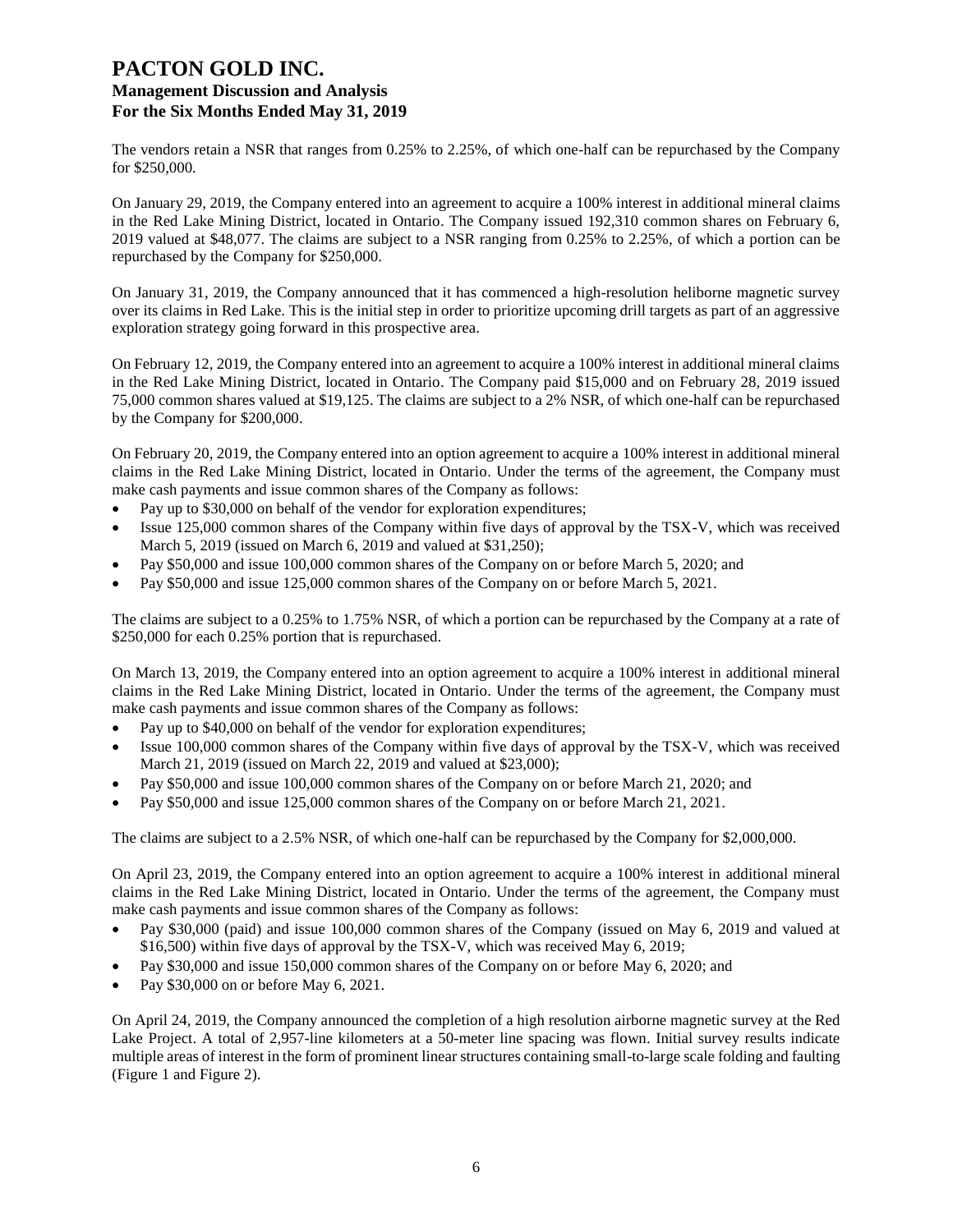

Figure 1. Pacton Gold's Red Lake Property with New Magnetic Survey. Inset over western half of property with intensely folded basalt units cut by D2 structures.



**Figure 2.** Pacton Gold's Red Lake Property with New Magnetic Survey (Tilt variation) showing detailed structure.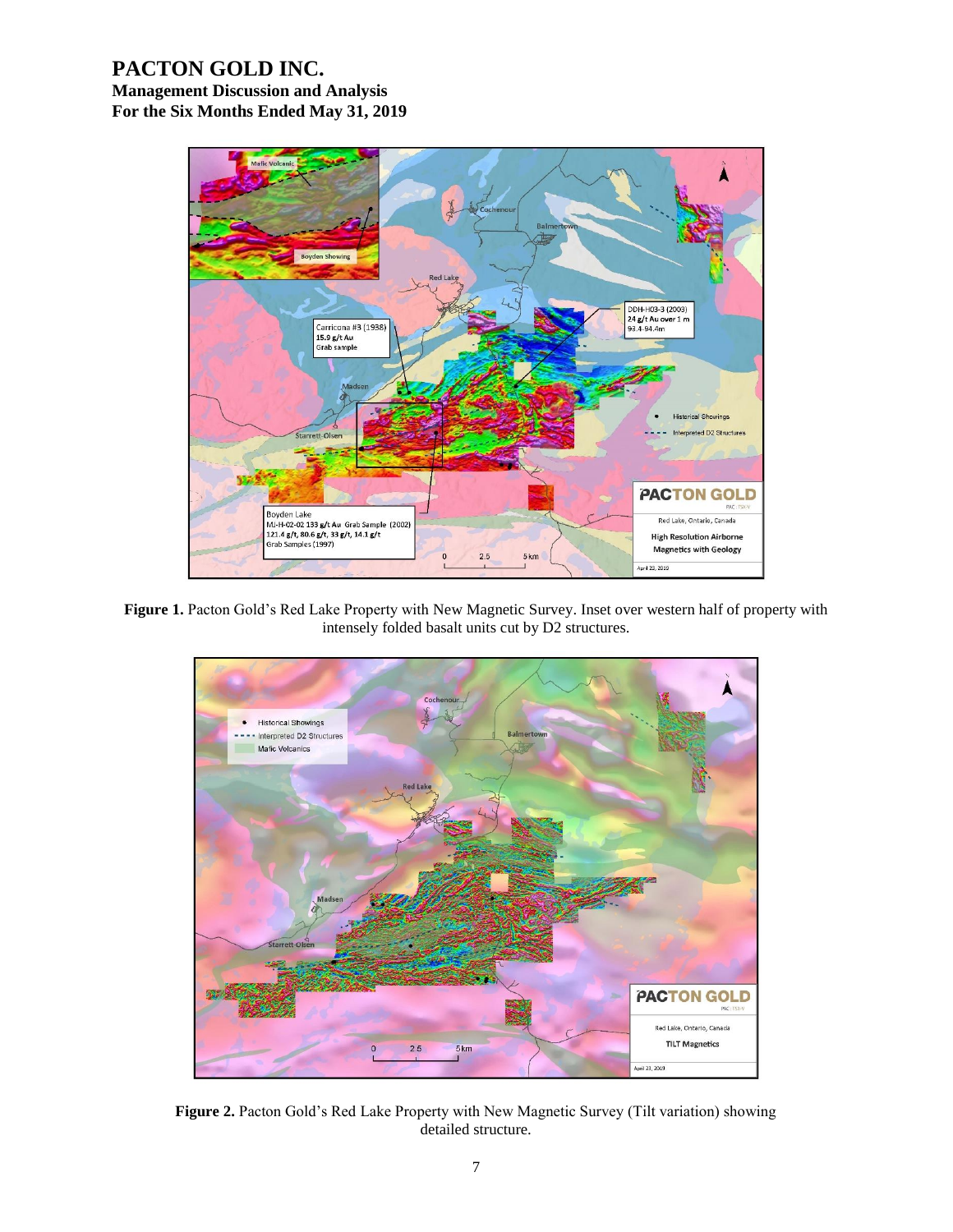A detailed mapping and prospecting program is underway at the Red Lake Project, with a 10,000-meter drill program planned to commence in the late-summer. The initial program will concentrate on the exploration of Riedel shear associated and identified gold targets in the western part of the Red Lake Project. Subsequently, drill targets will be developed along structures that are considered analogous to those that host gold deposits within the historic Red Lake Mine trend immediately north of Pacton's main claim group.

On July 16, 2019, the Company announced that initial surface sampling at the Red Lake Project has returned highgrade values, including 126.5 g/t Au and 23.3 g/t Au from the Boyden prospect. Sampling is still in progress and additional surface results will be reported as they are received.

On July 23, 2019, the Company entered into two agreements to acquire 100% interests in additional mineral claims in the Red Lake Mining District, located in Ontario. Under the terms of each agreement, the Company must make a cash payment of \$100,000 and issue 200,000 common shares of the Company upon approval by the TSX-V (\$200,000 and 400,000 common shares total). As of July 30, 2019, approval was still pending.

#### Tully West Gold Property

On January 16, 2017, the Company entered into an option agreement to earn a 100% interest in the Tully West Gold Property, located in Ontario. On January 18, 2018, certain terms were amended. Under the terms of the amended agreement, the Company must make cash payments and issue common shares of the Company as follows:

- Issue 1,300,000 common shares of the Company (issued on January 25, 2017 and valued at \$117,000) and pay \$25,000 (paid) within five days of approval by the TSX-V, which was received January 25, 2017;
- Issue 1,300,000 common shares of the Company on or before January 25, 2018 (issued on January 25, 2018 and valued at \$390,000);
- Pay \$80,000 on or before February 15, 2018 (paid); and
- Issue 1,300,000 common shares of the Company (issued on July 24, 2018 and valued at \$793,000) and pay \$110,000 (paid) on or before January 25, 2019.

The Company completed an equity financing for gross proceeds in excess of \$1,000,000 (excluding flow-through proceeds), so the January 25, 2019 common share and cash payments were accelerated.

On December 12, 2018, the agreement was amended to extend the exploration expenditure deadlines. The Company was required to pay an additional \$10,000 on or before January 12, 2019 (paid).

The Company must now incur exploration expenditures as follows:

- \$250,000 on or before January 16, 2018 (incurred);
- An additional \$500,000 on or before January 25, 2020; and
- An additional \$500,000 on or before January 25, 2021.

The vendors retain a 2.5% NSR, of which two-fifths (1%) can be repurchased by the Company for an aggregate \$1,000,000.

On June 21, 2017, the Company announced assay results from the first two drill holes from its reconnaissance exploration program on the Tully West Gold Project. Four holes totaling 1,149 metres (or "m") were drilled. Step out drilling in 2013 by SGX Resources Inc. ("SGX") encountered high-grade gold mineralization in drill hole #13-38, which intersected 36.7 g/tonne (or "g/t") Au (uncut) over 6.3 metres, 185 metres vertically below surface. This intercept occurred approximately 300 metres west of the previously established limits of the Tully Gold Deposit. Coarse visible gold was observed in the drill hole within a broad zone of mineralized quartz and carbonate veining within the host altered volcanic tuff, identical to the main Tully Deposit to the east.

The drill campaign was designed to initially validate historical intercepts with step out holes to the east and west and to also confirm continuity of mineralization. The first two drill holes successfully identified nine disparate auriferous en echelon vein systems and validated the historical intercepts and the presence of a gold system at depth.

The first drill hole, PAC-17-01, was spotted approximately 4.0 m south of drill hole SGX-13-38 and was designed to twin the previous drill hole. Drill hole PAC-17-01 encountered multiple en echelon auriferous quartz carbonate vein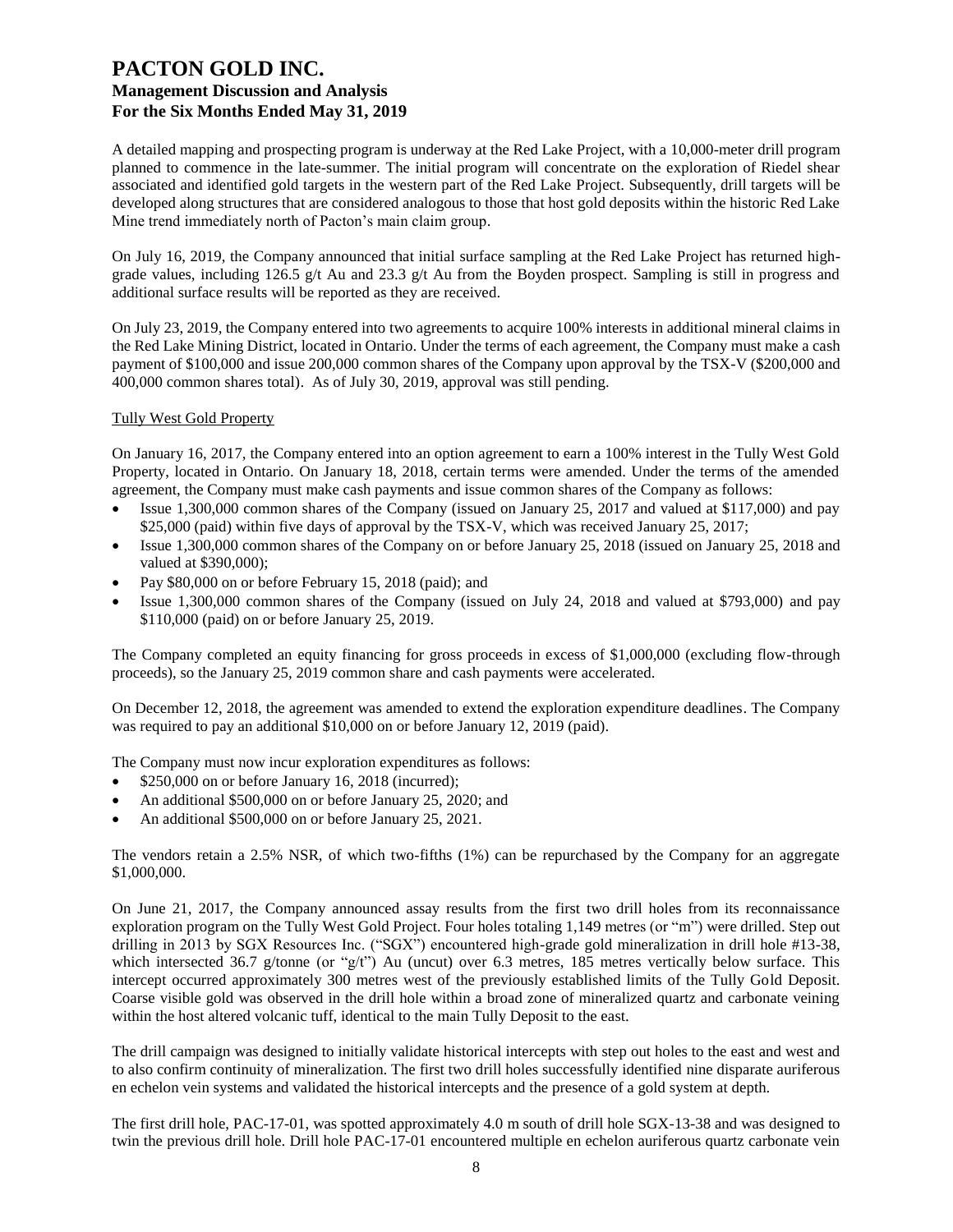zones hosted within a mafic tuff dipping approximately 60 degrees north (see table below). Positive drill results from PAC-17-01 yielded 6.75 g/t Au over 0.8 m from 145.0 m to 145.8 m and 3.97 g/t Au over 0.5 m from 220.0 m to 220.5 m (see table below).

| PAC-17-01 | From<br>(m) | To<br>(m) | Width<br>$(m)$ * | <b>Vertical Depth</b><br>(m) | Grade<br>$g/t$ Au |
|-----------|-------------|-----------|------------------|------------------------------|-------------------|
|           | 100.5       | 102.0     | 1.5              | 85                           | 2.43              |
|           | 110.0       | 111.0     | 1.0              | 93                           | 1.30              |
|           | 119.0       | 121.3     | 2.3              | 100                          | 1.66              |
|           | 145.0       | 145.8     | 0.8              | 122                          | 6.75              |
|           | 150.0       | 150.5     | 0.5              | 127                          | 1.53              |
|           | 154.0       | 154.6     | 0.6              | 130                          | 1.60              |
|           | 220.0       | 220.5     | 0.5              | 185                          | 3.97              |
|           | 225.4       | 226.9     | 1.5              | 188                          | 1.77              |
|           | 367.1       | 368.0     | 0.9              | 304                          | 1.23              |

\*Drilled widths are currently reported. True widths are not known at this time.

Drill hole PAC-17-02 was spotted and drilled 25 metres east of PAC-17-01 and encountered 5.55 g/t Au over 2.5 m from 98.0 m to 100.5 m, including 18.3 g/t Au over 0.7 m from 98.8 m to 99.5 m. As with drill hole PAC-17-01, the second drill hole, PAC-17-02, also intersected stacked multiple en echelon quartz carbonate vein systems hosting gold.

| <b>PAC-17-02</b> | From  | To    | Width   | <b>Vertical Depth</b> | Grade    |
|------------------|-------|-------|---------|-----------------------|----------|
|                  | (m)   | (m)   | $(m)$ * | (m)                   | $g/t$ Au |
|                  | 76.7  | 78.1  | 1.4     | 63                    | 1.28     |
|                  | 98.0  | 100.5 | 2.5     | 82                    | 5.55     |
| "including"      | 98.8  | 99.5  | 0.7     | 81                    | 18.3     |
|                  | 101.7 | 102.6 | 0.9     | 85                    | 2.60     |
|                  | 162.0 | 170.0 | 8.0     | 140                   | 0.95     |
| "including"      | 164.0 | 165.0 | 1.0     | 137                   | 2.54     |
| "including"      | 168.0 | 170.0 | 2.0     | 140                   | 1.16     |
|                  | 194.5 | 195.0 | 0.5     | 162                   | 2.29     |
|                  | 225.0 | 226.0 | 1.0     | 187                   | 2.40     |
|                  | 231.6 | 232.1 | 0.5     | 193                   | 1.82     |
|                  | 339.8 | 347.6 | 7.8     | 296                   | 0.43     |
|                  | 377.5 | 378.0 | 0.5     | 325                   | 2.0      |

\*Drilled widths are currently reported. True widths are not known at this time.

Drill hole PAC-17-03 deviated and was terminated at 216 metres in the ultramafic footwall. This hole did, however, encounter a quartz carbonate vein system with appreciable sulphides from 102.6 to 109.8 metres and returned an intercept of **0.70 g/t Au over 7.2 metres**. Drill hole PAC-17-04 was collared approximately 2 metres north of PAC-17-03 and encountered the favourable stratigraphy (mafic tuff) hosting auriferous quartz carbonate veins, with an intercept from 98.5 to 101.0 metres of **0.56 g/t Au over 2.5 metres**. The drill hole, however, was terminated early at 114 metres after intersecting an impenetrable sand seam. The program was concluded at this point based upon budgetary considerations.

The host volcanic tuff unit is readily detectible by geophysics and has been traced for over 2,000 m in both eastern and western directions away from the main deposit. The Tully Deposit is interpreted to be a series of auriferous shallow dipping (extensional or ladder) stacked vein sets within a subvertical competent mafic tuff host that is bounded by ultramafic volcanic rocks to the south and sediments to the north. This host sequence of rocks all lie within a regional east-west fault corridor, a northern splay from the Porcupine-Destor Fault. The Tully Gold Deposit has been drilled over a 1,000 m strike length to date, and to depths of over 600 m, remaining open along strike and to depth. The Creighton property, which is the western extension of the Tully Deposit, currently possesses an additional 480 m striking to the southwest of the current drilling to the southern claim boundary.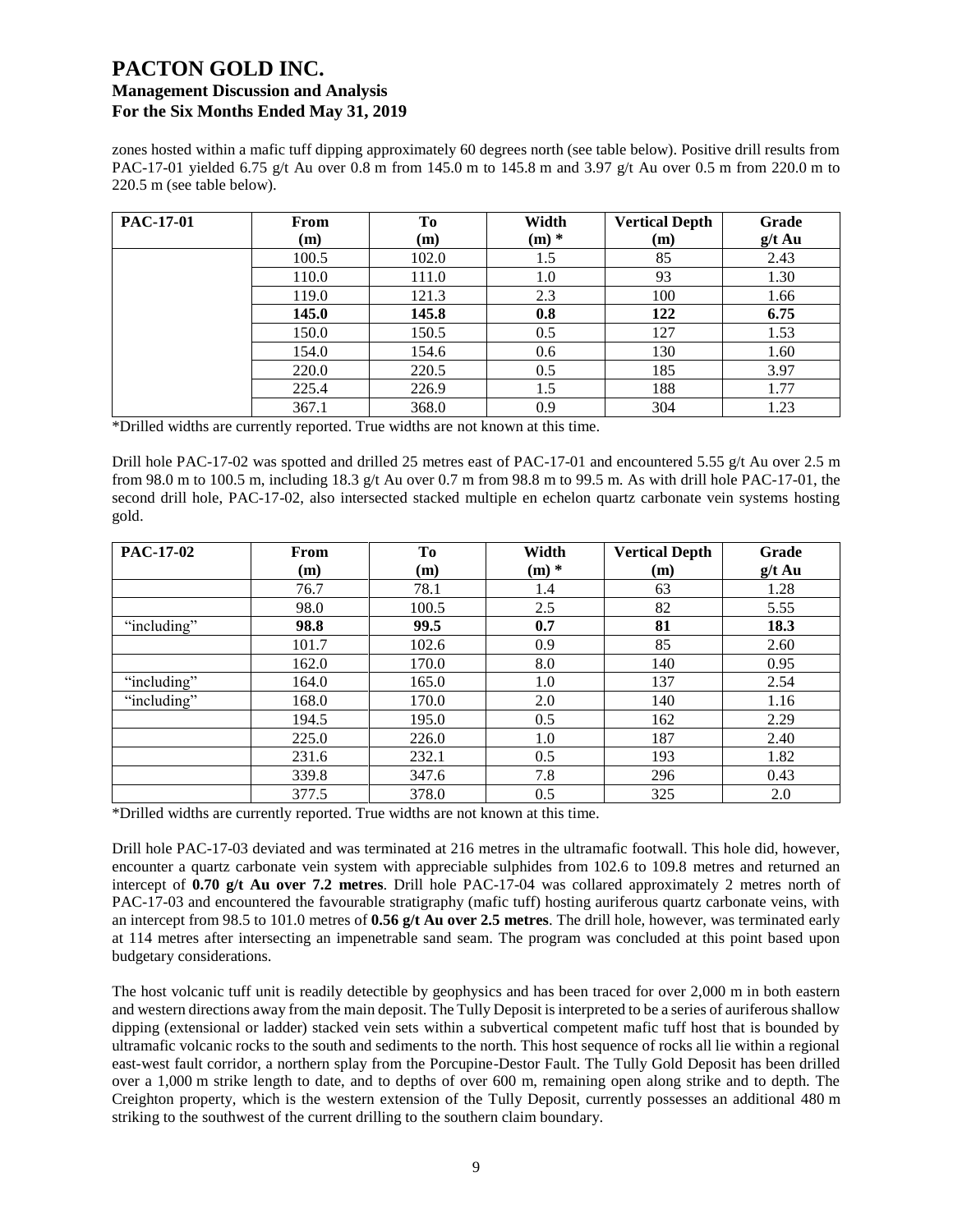This program was carried out under the supervision of Peter Caldbick, P.Geo., of Pacton Gold Inc., the qualified person responsible for the technical information presented above.

The drill core was split with half sent to an accredited laboratory, Actlabs in Timmins, Ontario, and fire assayed with an AA and gravimetric finish. Whole metallic assays are performed on samples containing visible gold. Check assays were also performed on pulps and rejects, as well, blanks and standards were inserted into the sample stream for QA/QC purposes.

### **OTHER EXPLORATION PROJECTS**

#### Lincoln Property

On April 21, 2016, and as amended June 15, 2016, the Company entered into an option agreement to acquire a 100% interest in the Lincoln Property, a lithium project in Nevada. Consideration for the option is as follows:

- Issue 1,500,000 common shares to the optionor upon acceptance of the transaction by the TSX-V (issued on July 4, 2016 and valued at \$195,000); and
- Cash payment of \$50,000 within five days of acceptance by the TSX-V (paid).

At November 30, 2016, the Company determined that the value of the property was impaired. The property was written down to \$100,000. On January 1, 2017, and as amended on July 11, 2017 and March 14, 2018, the Company reached an agreement to sell the property for \$100,000. The sale price was amended to \$40,000 on May 29, 2018 and payment was received. The remaining balance of \$60,000 was written off and included in impairment of exploration and evaluation assets.

#### Carpenter Lake Property

On May 28, 2013, the Company entered into an agreement to acquire a 100% interest in 34 mineral claims located in the Athabasca Basin Region of northern Saskatchewan. Consideration for the acquisition was the issuance of 200,000 common shares (issued and valued at \$380,000). The Company paid a finder's fee of 10,000 common shares (issued and valued at \$19,000).

The property was subject to a 5% NSR. The NSR could be reduced to a minimum of 2% at the option of either the vendors or the Company in exchange for the issuance of 100,000 common shares for each percentage point bought back (the "Royalty Buyback").

Pursuant to an amending agreement dated June 21, 2013, the Company agreed to file a NI 43-101 Report on or before July 1, 2014 as a condition for approval from the TSX-V to exercise the Royalty Buyback. Failure to receive approval would give the vendors of the property the right to purchase the property for the sum of \$200,000 commencing July 1, 2014 for a period of 180 days.

On January 13, 2014, the Company granted an option to Alpha Exploration Inc. (TSX-V: AEX) ("Alpha") to earn a 60% interest in the Company's Clearwater/Carpenter Lake Property. Under the terms of the agreement, Alpha was required to make cash and share payments as follows:

- Cash payment of \$12,500 upon approval of the agreement by the TSX-V (received);
- Issuance of 100,000 common shares within 10 days of approval by the TSX-V (received and valued at \$59,000);
- Cash payment of a total of \$37,500 and issuance of a total of 300,000 common shares over a three-year period ending on the third anniversary of approval by the TSX-V; and
- 1,250,000 in exploration expenditures on the property over a three-year period ending on the third anniversary of approval by the TSX-V.

On November 6, 2014, Alpha provided the Company with its Notice of Exercise on the option to earn a 60% interest in the Clearwater/Carpenter Lake Property. The Company received the \$37,500 in cash payments due from the first through third anniversaries and the 300,000 common shares (valued at \$27,000). A joint venture was formed between Alpha (60%) and Pacton (40%) for the further development of the property, with Alpha serving as the operator.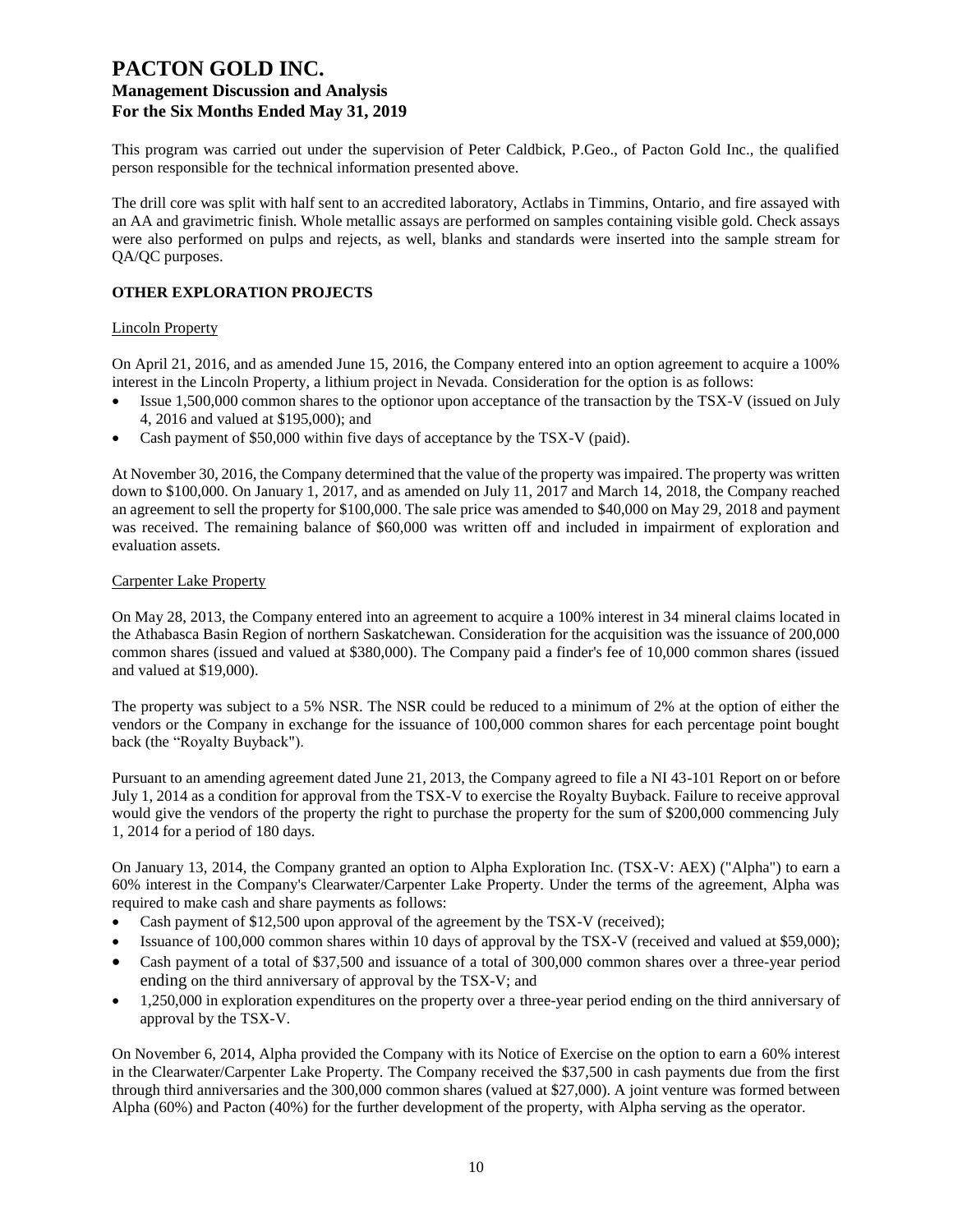The property was then subject to a 2% NSR, which was owed to the original vendors (the "Underlying NSR"). The Underlying NSR rate was reduced from 5% to 2% by Pacton through the issuance of 300,000 common shares of the Company on October 27, 2014 (valued at \$90,000).

At November 30, 2016, the property was written down to \$226,000. At November 30, 2018, the property was written off and included in impairment of exploration and evaluation assets.

### **RESULTS OF OPERATIONS**

### **Six Months Ended May 31, 2019**

During the six months ended May 31, 2019, the Company reported a net loss of \$1,241,437 (2018 - \$3,110,791). The Company's loss included expenditures as follows:

- Consulting fees of \$496,729 (2018 \$953,252) were lower due to a reduction in consultants retained during the period;
- Management fees of \$90,000 (2018 \$100,500) were higher in 2018, due to a catch-up payment to the interim CEO in the prior period;
- Office and miscellaneous of \$138,961 (2018 \$36,405) increased due to travel costs;
- Professional fees of \$214,633 (2018 \$125,022) were higher due to an increase in legal fees, primarily related to project acquisitions;
- Rent of \$19,000 (2018 \$18,000) was comparable to the prior period;
- Share-based payments of \$60,234 (2018 \$1,293,985) were due to a lower number of options granted during the current period and at a lower fair value;
- Shareholder communications and investor relations of \$235,652 (2018 \$250,683) was lower in 2019 due to a reduction in services being used and in promotional activities;
- Transfer agent and filing fees of \$47,650 (2018 \$38,061) were higher compared to the same period in the prior year due to more acquisitions in 2019;
- Impairment of exploration and evaluation assets of \$nil (2018 \$303,000) was related to the impairment of certain Red Lake claims in 2018;
- Gain on settlement of accounts payable of \$nil (2018 \$9,167) was due to the value of the common shares issued on the date of grant being less than the value of the accounts payable settled;
- Loss on disposal of equipment of \$3,738 (2018 \$nil) was the result of the disposal of equipment occurring at the end of the period;
- Interest income of \$5,713 (2018 \$nil) was the result of cash held in a high interest savings account and not being held in a similar account during the prior period; and
- Other income of \$59,862 (2018 \$nil) related to the extinguishment of the liability for exploration and evaluation expenditures on the Company's December 2018 flow-through financing.

### **Three Months Ended May 31, 2019**

During the three months ended May 31, 2019, the Company reported a net loss of \$643,843 (2018 - \$2,462,516). The Company's loss included expenditures as follows:

- Consulting fees of \$262,813 (2018 \$612,769) were lower due to a reduction in consultants retained during the period;
- Management fees of \$45,000 (2018 \$100,500) were higher in 2018, due to a catch-up payment to the interim CEO in the prior period;
- Office and miscellaneous of \$79,821 (2018 \$31,555) increased due to travel costs;
- Professional fees of \$99,412 (2018 \$93,501) were higher due to an increase in legal fees, primarily related to project acquisitions;
- Rent of \$10,000 (2018 \$9,000) was comparable to the prior period;
- Share-based payments of \$24,524 (2018 \$1,293,985) were due to a lower number of options granted during the current period and at a lower fair value;
- Shareholder communications and investor relations of \$130,919 (2018 \$247,778) was lower in 2019 due to a reduction in services being used and in promotional activities;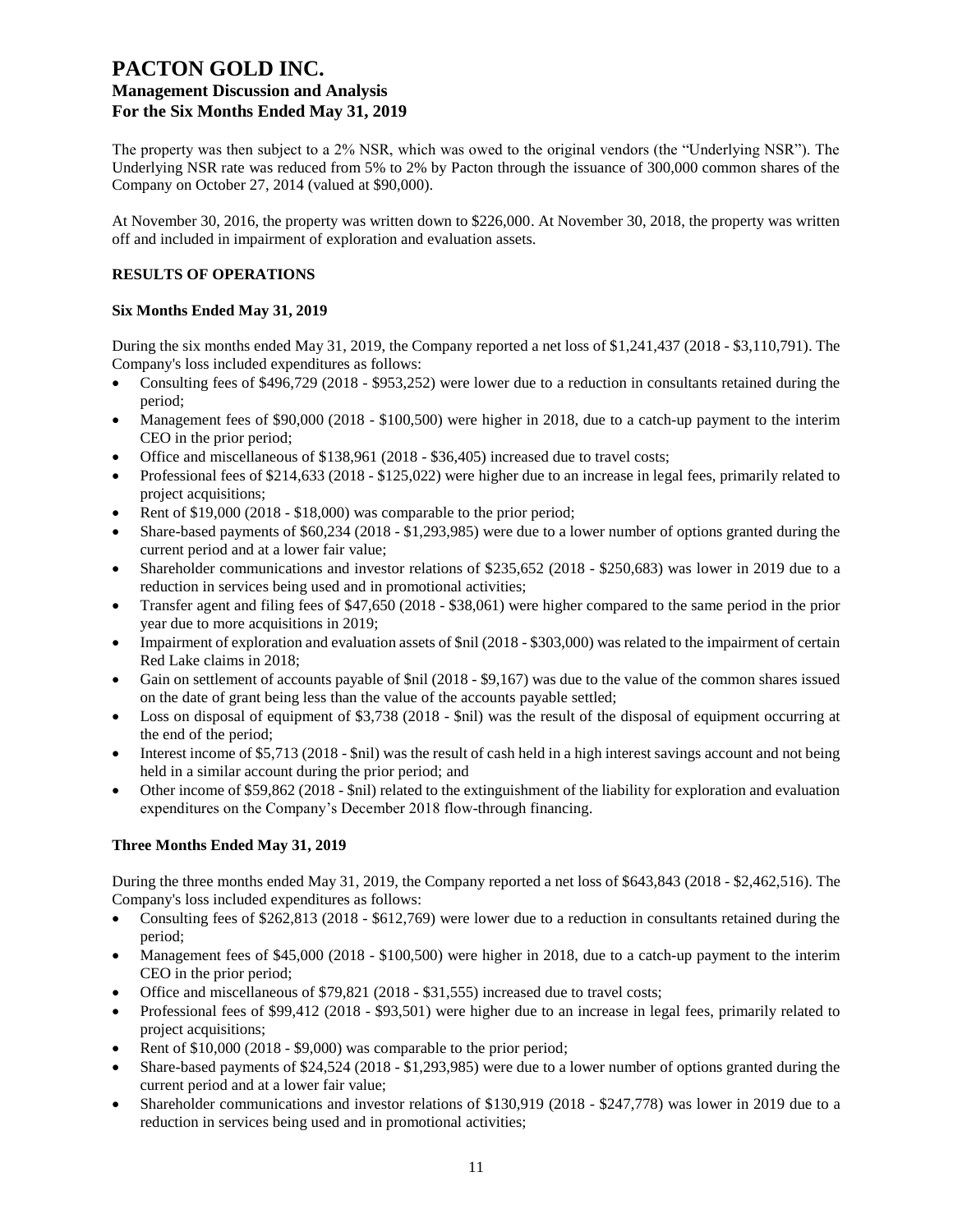- Transfer agent and filing fees of \$15,939 (2018 \$22,341) were lower compared to the same period in the prior year due to less acquisitions the current quarter;
- Impairment of exploration and evaluation assets of \$nil (2018 \$60,000) was related to the impairment of certain Red Lake claims in 2018;
- Gain on settlement of accounts payable of \$nil (2018 \$9,167) was due to the value of the common shares issued on the date of grant being less than the value of the accounts payable settled;
- Loss on disposal of equipment of \$3,738 (2018 \$nil) was the result of the disposal of equipment occurring at the end of the period;
- Interest income of \$3,922 (2018 \$nil) was the result of cash held in a high interest savings account and not being held in a similar account during the prior period; and
- Other income of \$24,608 (2018 \$nil) related to the extinguishment of the liability for exploration and evaluation expenditures on the Company's December 2018 flow-through financing.

## **SELECTED ANNUAL INFORMATION**

**(\$000s, except loss per share)**

|                                         | November 30,<br>2018 | November 30,<br>2017 | November 30,<br>2016 |
|-----------------------------------------|----------------------|----------------------|----------------------|
| Revenue                                 |                      |                      |                      |
| Net loss                                | (7,065)              | (1,650)              | (2, 235)             |
| Basic and diluted loss per common share | (0.10)               | (0.03)               | (0.07)               |
| Total assets                            | 9,408                | 1,837                | 505                  |
| Long-term debt                          |                      |                      |                      |
| Dividends                               | -                    |                      |                      |

### **SUMMARY OF QUARTERLY RESULTS**

### **(\$000s, except earnings per share)**

Results for the eight most recently completed quarters are summarized as follows:

| For the periods ending            | May 31, | February 28, | November 30, | August 31, |
|-----------------------------------|---------|--------------|--------------|------------|
|                                   | 2019    | 2019         | 2018         | 2018       |
|                                   |         |              |              |            |
| Revenue                           |         |              |              |            |
| Net loss                          | (644)   | (598)        | (1,889)      | (2,066)    |
| Basic and diluted loss per common |         |              |              |            |
| share                             | (0.01)  | (0.01)       | (0.02)       | (0.02)     |
| Total assets                      | 15,040  | 14.276       | 9,408        | 10,440     |
| Non-current financial liabilities |         |              |              |            |

| For the periods ending            | May 31,<br>2018 | February 28,<br>2018 | November 30,<br>2017 | August 31,<br>2017 |
|-----------------------------------|-----------------|----------------------|----------------------|--------------------|
| Revenue                           |                 |                      |                      |                    |
| Net loss                          | (2, 463)        | (648)                | (793)                | (319)              |
| Basic and diluted loss per common |                 |                      |                      |                    |
| share                             | (0.04)          | (0.01)               | (0.01)               | (0.01)             |
| Total assets                      | 10,356          | 2,189                | 1,837                | 2,039              |
| Non-current financial liabilities | -               |                      |                      |                    |

### **LIQUIDITY AND CAPITAL RESOURCES**

The Company had cash of \$98,061 and a working capital deficit of \$336,900 at May 31, 2019, compared to \$465,734 of cash and \$622,750 of working capital at November 30, 2018.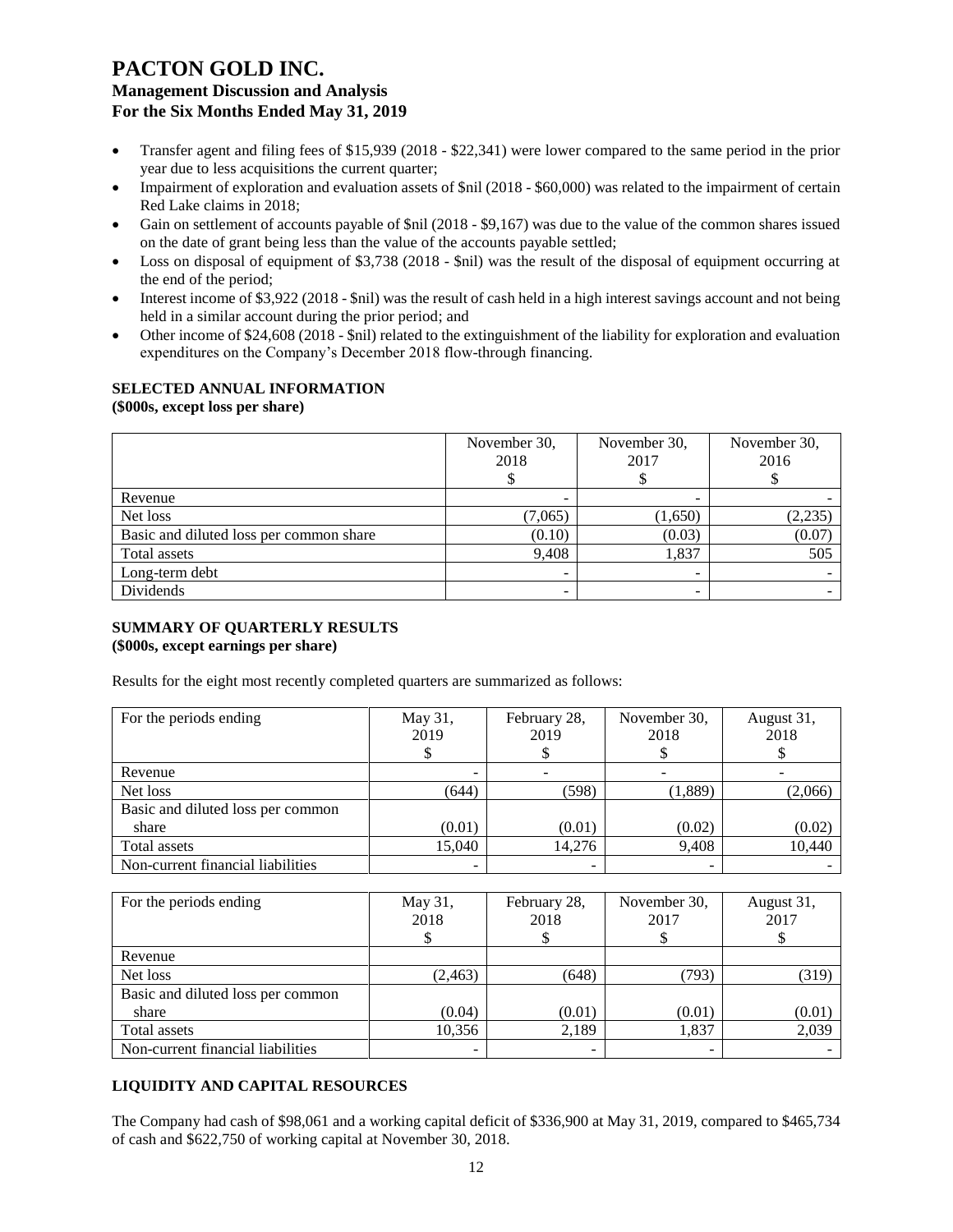The Company's accounts payable and accrued liabilities at May 31, 2019 were \$443,299 (November 30, 2018 - \$308,536).

The Company has taken the following measures to address working capital concerns during the 2019 fiscal period and as of the date of this MD&A:

- On December 14, 2018, the Company closed a private placement and issued 5,881,470 flow-through common shares at a price of \$0.35 per share for gross proceeds of \$2,058,515.
- On June 7, 2019 and July 3, 2019, the Company closed a private placement in two tranches. The Company issued 35,400,000 common shares at a price of \$0.10 per share and 166,667 common shares at a price of \$0.12 per share for gross proceeds of \$3,560,000. The Company also issued 16,590,847 flow-through common shares at a price of \$0.12 per share for gross proceeds of \$1,990,902. The premium paid by investors on the flow-through shares was calculated as \$0.02 per share. Accordingly, \$331,817 was recorded as other liabilities. The Company paid finders' fees of \$111,048 and issued 677,500 agent warrants with an exercise price of \$0.20 and a term to expiry of one year.

The Company will need to obtain additional financing in 2019 for working capital purposes and to continue exploration on its exploration and evaluation assets.

At May 31, 2019, the Company had a remaining commitment to incur exploration expenditures of \$1,592,920 (November 30, 2018 - \$nil) in relation to its December 2018 flow-through share financing.

#### **EVENTS SUBSEQUENT TO MAY 31, 2019**

Events subsequent to May 31, 2019 not previously discussed in this MD&A are:

On July 5, 2019, the Company granted 7,500,000 stock options to consultants, officers and directors with an exercise price of \$0.16 and a term to expiry of three years.

### **TRANSACTIONS WITH RELATED PARTIES**

These amounts of key management compensation are included in the amounts shown on the condensed consolidated interim statements of comprehensive loss and were incurred in the normal course of operations:

|                                                     | <b>Six Months Ended</b><br>May 31, 2019 | <b>Six Months Ended</b><br>May 31, 2018 |                    |  |
|-----------------------------------------------------|-----------------------------------------|-----------------------------------------|--------------------|--|
| Short-term compensation<br>Share-based compensation | 325,000                                 |                                         | 188,000<br>464,441 |  |
|                                                     | 325,000                                 |                                         | 652.441            |  |

Short-term compensation was paid or accrued as follows:

- \$90,000 (2018 \$100,500) in management fees to a private company controlled by the interim CEO;
- \$50,000 (2018 \$42,500) in professional fees to a private company in which the CFO is a director;
- \$60,000 (2018 \$nil) in consulting fees to a private company in which the Secretary is a director;
- \$65,000 (2018 \$nil) in exploration and evaluation assets to a director;
- \$60,000 (2018 \$nil) in exploration and evaluation assets to a director; and
- \$nil in consulting fees (2018 \$45,000 in management fees) to a private company controlled by a former director and former CEO.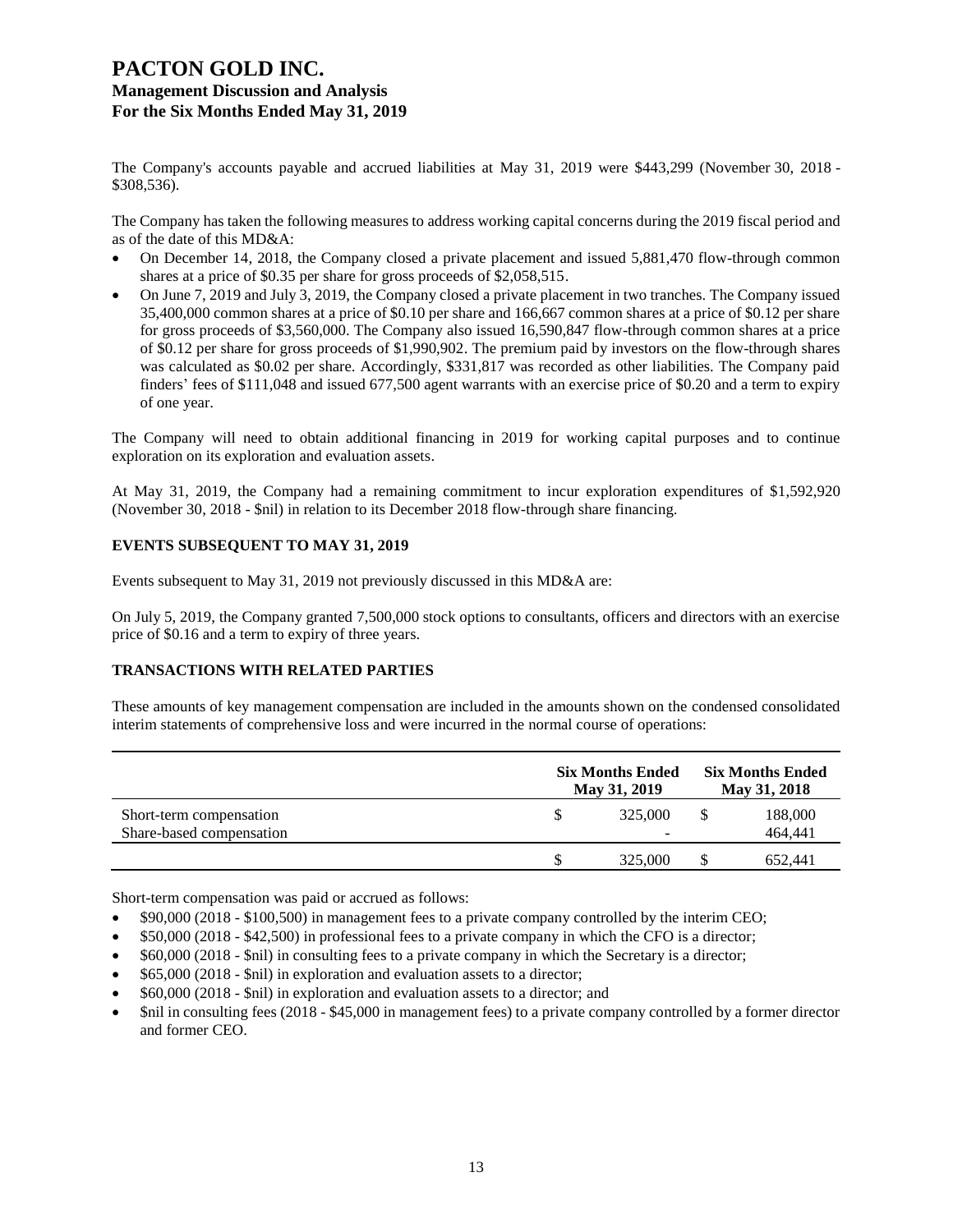Transactions with related parties are included in the amounts shown on the condensed consolidated interim statements of comprehensive loss:

|                                              | <b>Six Months Ended</b><br>May 31, 2019 | <b>Six Months Ended</b><br>May 31, 2018 |
|----------------------------------------------|-----------------------------------------|-----------------------------------------|
| Related company with a common officer (rent) | 19.000                                  | 18.000                                  |

As at May 31, 2019, the Company has outstanding amounts payable to current and former officers and directors of the Company of \$31,416 (November 30, 2018 - \$15,000) for outstanding fees and expenses. The amounts payable are non-interest-bearing, uncollateralized and repayable on demand.

#### **COMMITMENTS**

The Company is obligated to make certain payments and issue shares in connection with the acquisition of its exploration and evaluation assets.

#### **OFF-BALANCE SHEET ARRANGEMENTS**

The Company has not entered into any off-balance sheet arrangements.

### **FINANCIAL INSTRUMENTS**

Financial instruments are agreements between two parties that result in promises to pay or receive cash or equity instruments. The Company classifies its financial instruments as follows: cash is classified as FVTPL; receivables, as amortized cost; and accounts payable and accrued liabilities, as amortized cost. The carrying values of these instruments approximate their fair values due to their short term to maturity.

The following table sets forth the Company's financial asset measured at fair value by level within the fair value hierarchy:

| May 31, 2019             | <b>Level 1</b> |   | Level 2        |    | Level 3                  |    | Total        |
|--------------------------|----------------|---|----------------|----|--------------------------|----|--------------|
| Cash                     | 98,061         | S | ۰              | ъD | -                        | ъD | 98,061       |
|                          |                |   |                |    |                          |    |              |
| <b>November 30, 2018</b> | <b>Level 1</b> |   | <b>Level 2</b> |    | Level 3                  |    | <b>Total</b> |
| Cash                     | 465,734        |   | -              |    | $\overline{\phantom{0}}$ | S  | 465,734      |

The Company has exposure to the following risks from its use of financial instruments:

- Credit risk;
- Liquidity risk; and
- Market risk.

#### Credit risk

Credit risk is the risk that one party to a financial instrument will cause a financial loss for the other party by failing to discharge an obligation. The Company manages credit risk, in respect of cash, by placing it at major Canadian financial institutions. Included in receivables is \$79,860 (November 30, 2018 - \$384,317) owing from the Canada Revenue Agency and the Australian Taxation Office. The Company has minimal credit risk.

#### Liquidity risk

Liquidity risk is the risk that the Company will not be able to meet its financial obligations as they fall due. The Company's approach to managing liquidity is to ensure, as far as possible, that it will always have sufficient liquid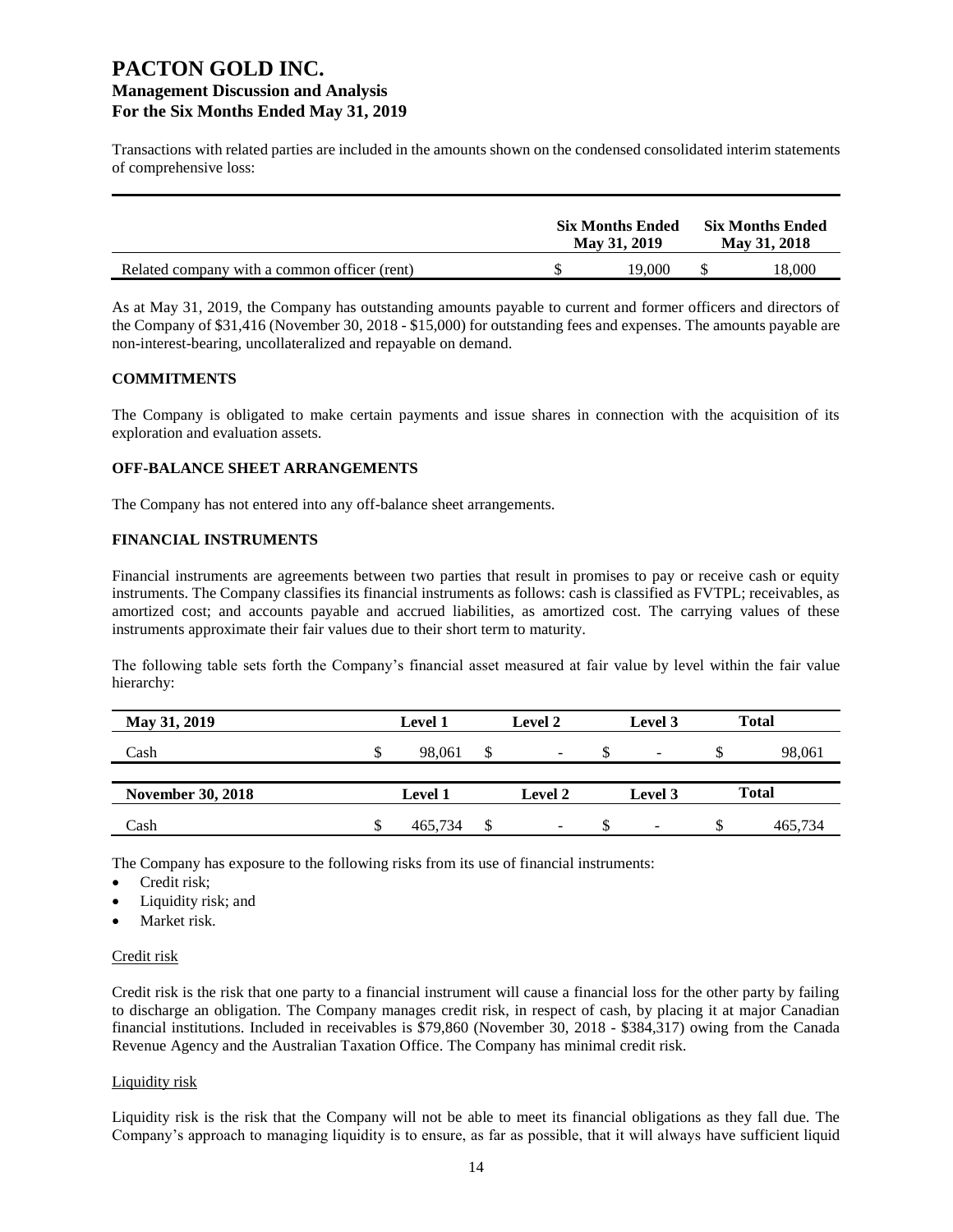funds to meet its liabilities when due, under both normal and stressed conditions, without incurring unacceptable losses or risking damage to the Company's reputation. The contractual financial liabilities of the Company as of May 31, 2019 equal \$443,299 (November 30, 2018 - \$308,536). All of the liabilities presented as accounts payable and accrued liabilities are due within 30 days of May 31, 2019.

### Market risk

Market risk is the risk that changes in market prices, such as foreign exchange rates and interest rates, will affect the Company's income or the value of its holdings of financial instruments. The objective of market risk management is to manage and control market risk exposure within acceptable parameters, while optimizing the return on capital.

- *i) Currency risk* Currency risk is the risk that the fair value or future cash flows will fluctuate as a result of changes in foreign exchange rates. The Company has operations in Canada and Australia and incurs operating and exploration expenditures in both currencies. The fluctuation of the Canadian dollar in relation to the Australian dollar will have an impact upon the results of the Company. The Company does not hold substantial funds in a foreign currency, and only a small amount of its accounts payable and accrued liabilities is denominated in Australian dollars. A fluctuation in the exchanges rates between the Canadian and Australian dollars of 10% would result in a nominal change to the Company's cash, accounts payable and accrued liabilities, and other comprehensive income (loss). The Company does not use any techniques to mitigate currency risk.
- *ii) Interest rate risk –* Interest rate risk is the risk that future cash flows will fluctuate as a result of changes in market interest rates. Interest earned on cash is at nominal interest rates, and therefore, the Company does not consider interest rate risk to be significant. The Company has no interest-bearing financial liabilities.
- *iii) Other price risk –* Other price risk is the risk that the fair value or future cash flows of a financial instrument will fluctuate due to changes in market prices, other than those arising from interest rate risk. The Company is not exposed to significant other price risk.

### Capital management

The Company considers its capital to be comprised of shareholders' equity.

The Company manages the capital structure and makes adjustments to it in light of changes in economic conditions and the risk characteristics of the underlying assets. To maintain or adjust the capital structure, the Company may attempt to issue new shares. Although the Company has been successful at raising funds in the past through the issuance of capital stock, it is uncertain whether it will continue this method of financing due to the current difficult market conditions.

In order to facilitate the management of its capital requirements, the Company prepares expenditure budgets that are updated as necessary depending on various factors, including successful capital deployment and general industry conditions.

Management reviews the capital structure on a regular basis to ensure that the above objectives are met. There have been no changes to the Company's approach to capital management during the six months ended May 31, 2019. The Company is not subject to externally imposed capital requirements.

### **RISKS**

The Company, and the securities of the Company, should be considered a highly speculative investment. The following risk factors should be given special consideration when evaluating an investment in any of the Company's securities.

There are a number of outstanding securities and agreements pursuant to which common shares of the Company may be issued in the future. This will result in further dilution to the Company's shareholders.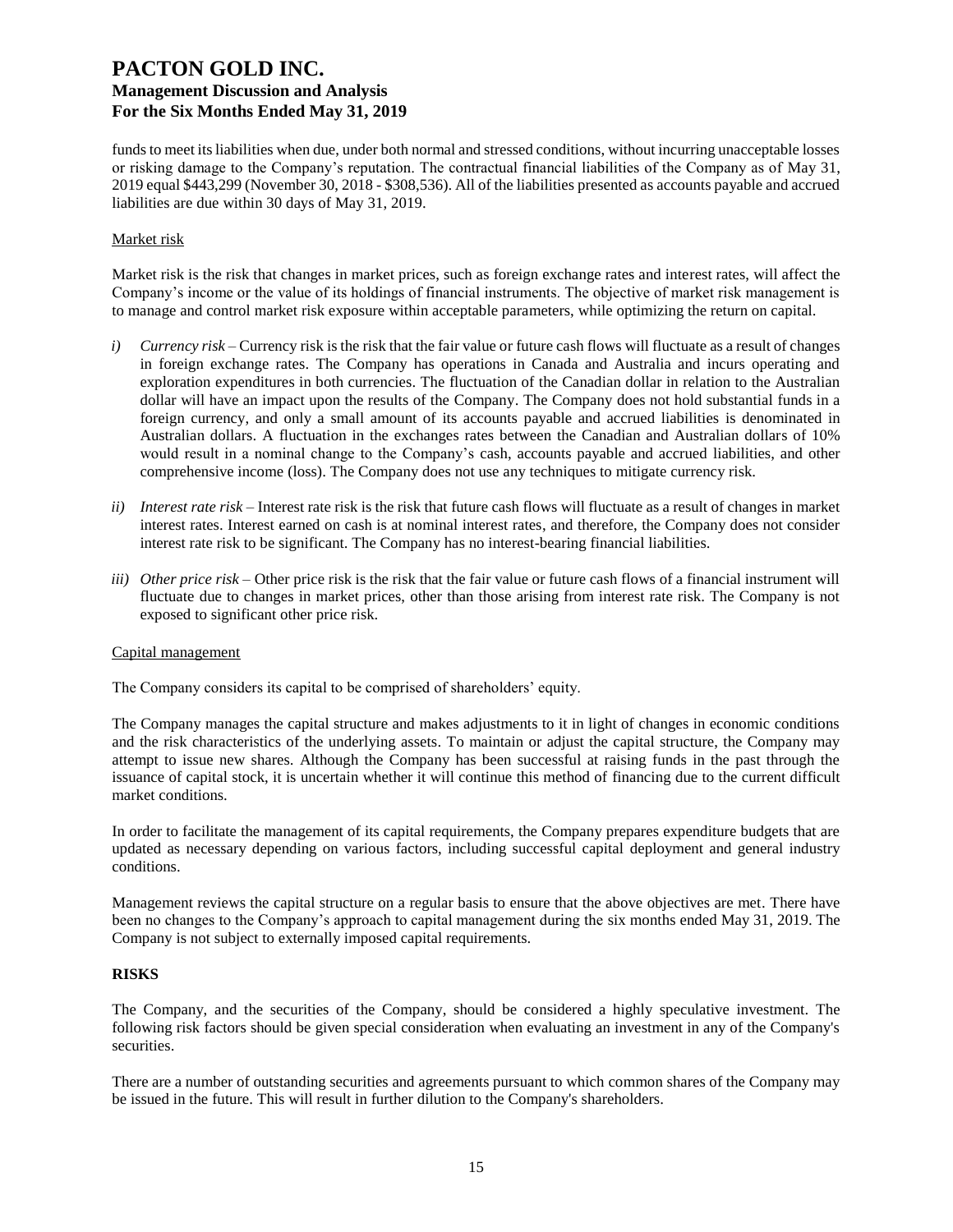The Company has a very limited history of operations, is in the early stage of development and has received no revenues other than insignificant interest revenues following its transition to a mineral exploration and development company. As such, the Company is subject to many risks common to such enterprises. There can be no assurance that the Company will be able to obtain adequate financing in the future or, if available, that the terms of such financing will be favourable. The Company does not anticipate paying any dividends in the near future.

Although the Company has taken steps to verify the title to mineral properties in which it has acquired an interest, no assurance whatsoever can be given that the Company's interests may not be challenged by third parties. If challenged, and if the challenge is sustained, it will have an adverse effect on the business of the Company. Title to mineral properties may be subject to unregistered prior agreements or transfers and may also be affected by undetected defects or the rights of indigenous peoples.

Environmental legislation is becoming increasingly stringent and costs and expenses of regulatory compliance are increasing. The impact of new and future environmental legislation on the Company's operations may cause additional expenses and restrictions. If the restrictions adversely affect the scope of exploration and development on the mineral properties, the potential for production on the properties may be diminished or negated.

The exploration of mineral properties involves significant risks, which even experience, knowledge and careful evaluation may not be able to avoid. The price of metals has fluctuated widely, particularly in recent years, as it is affected by numerous factors that are beyond the Company's control, including international economic and political trends, expectations of inflation or deflation, currency exchange fluctuations, interest rate fluctuations, global or regional consumptive patterns, speculative activities and increased production due to new extraction methods. The effect of these factors on the price of metals, and therefore, the economic viability of the Company's interests in the mineral properties cannot be accurately predicted. Furthermore, changing conditions in the financial markets, and Canadian income tax legislation may have a direct impact on the Company's ability to raise funds for exploration expenditures. A drop in the availability of equity financings will likely impede spending. As a result of all these significant risks, it is quite possible that the Company may lose its investments in the Company's mineral property interests.

### **CRITICAL ACCOUNTING ESTIMATES**

The Company makes estimates and assumptions about the future that affect the reported amounts of assets and liabilities. Estimates and judgments are continually evaluated based on historical experience and other factors, including expectations of future events that are believed to be reasonable under the circumstances. In the future, actual experience may differ from these estimates and assumptions.

The effect of a change in an accounting estimate is recognized prospectively by including it in comprehensive loss in the year of the change, if the change affects that year only, or in the year of the change and future years, if the change affects both.

Information about critical judgments in applying accounting policies that have the most significant risk of causing material adjustment to the carrying amounts of assets and liabilities recognized in the condensed consolidated interim financial statements within the next fiscal year are included in note 5 of the condensed consolidated interim financial statements.

### **FUTURE ACCOUNTING STANDARDS**

For details of the Company's future accounting standards, including accounting standards not yet adopted and accounting standards amended but not yet effective, please refer to note 4 of the Company's condensed consolidated interim financial statements.

### **DISCLOSURE OVER INTERNAL CONTROLS AND INTERNAL CONTROLS OVER FINANCIAL REPORTING**

There have been no significant changes to the Company's internal control environment during the six months ended May 31, 2019 that would have materially affected the Company's internal controls over financial reporting.